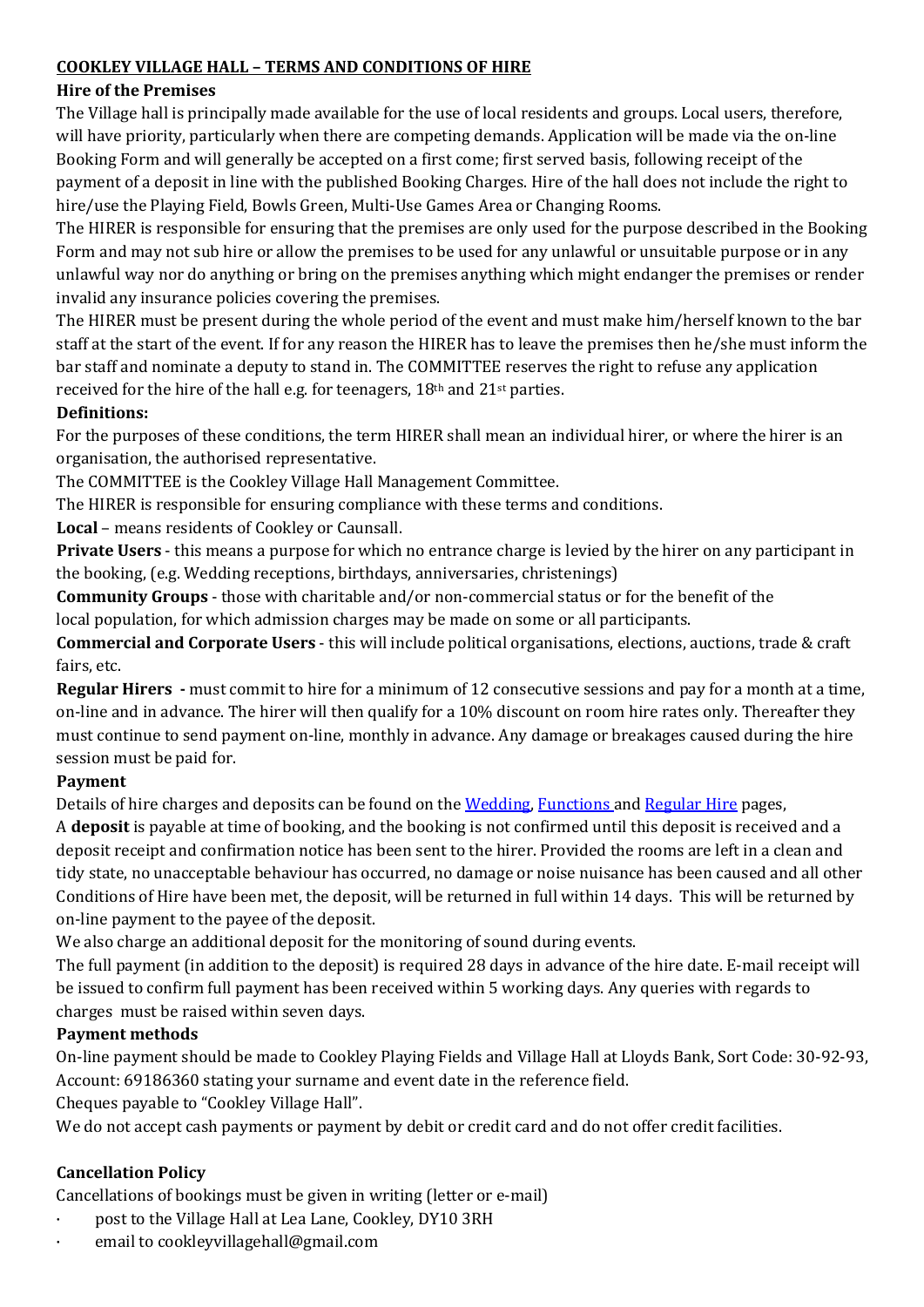and will only be effective once confirmed by Cookley Village Hall. The Cancellation will be effective from the day of receipt of such notice. If the Hirer needs to cancel a booking, for whatever reason, he/she will then become liable to pay the COMMITTEE a cancellation fee as follows:-

More than 3 calendar months before the event  $-50\%$  of the refundable deposit

Less than 3 calendar months before the event - 100% of the refundable deposit

Less than 14 days before the event - 100% of all costs

The COMMITTEE reserves the right to cancel a letting if the hall is required for use as a Polling Station for Parliamentary and Local Govt. election or by-election or where a function or wedding is booked on a Friday evening, or all day Saturday or Sunday.

The Committee also reserves the right to cancel the hiring agreement upon giving 7 days notice in writing to the hirer.

In the event of the hall being rendered unfit for the use for which it was hired, the Committee shall not be liable to the HIRER for any resulting loss or damage.

In cases of cancellation by the COMMITTEE, the HIRER shall be entitled to reimbursement, by cheque or on-line transfer, of such monies previously paid by the hirer. The Committee shall not be liable to meet any other costs or make any further payment to the hirer.

## **Hours of Opening**

The hall is available daily for use from 8.30 am until midnight each day. Permission for access or activities to be undertaken outside these hours must be sought from the COMMITTEE

### **Supervision and Care of the Premises**

Our aim is to ensure the building is maintained to a safe, high standard for the benefit of all users.During the period of the letting, The HIRER is responsible for the supervision of behaviour and safety of all persons attending the event and the care of the premises, including the fabric and contents, to ensure safety from damage. This includes proper supervision of car parking arrangements so as to avoid obstruction of the highways. The hirer must confine members to those parts of the facilities which have been included in the hire agreement.

Sufficient qualified supervisors (over 21 years of age) must be in attendance at all times during the hiring. Where the hiring is on behalf of a group of juniors, a minimum of 3 supervisors, aged over 21 years of age, shall be provided irrespective of the size of the gathering, or 1 supervisor for every 50 persons present, whichever is the larger. Children must not be allowed to run around in other parts of the building and must be supervised by a parent or guardian at all times.

**Child Protection.** The HIRER is responsible for ensuring that any activities that include children comply with the provisions of the Children's Act 1989 and all subsequent legislation and that only fit and proper persons have access to the children and that there are appropriate numbers to supervise them. You must also ensure that any activities for young people and other vulnerable adults are only provided by fit and proper persons in accordance with the Safeguarding Vulnerable Groups Act 2006 and any subsequent legislation. When requested, you must provide us with a copy of the Safeguarding Policy and evidence that you have carried out relevant checks through the DBS.

### **Entertainment/Noise**

The HIRER shall ensure that nothing is done on the premises in contravention of the laws relating to gaming, betting or lotteries.

Hirers are welcome to hire discos and/or bands for their weddings and functions. You can do this through Upfront Entertainments Agency Ltd - website: www.upfrontentertainments.com. Otherwise all DJ's/Bands must contact the venue prior to a booked event and must supply public liability insurance and proof that all equipment has been PAT tested, an additional deposit is due for the monitoring of sound. **Bands** are required to keep to reasonable sound levels as determined by Environmental Health and not put speakers or amplifiers directly onto the stage. A decibel meter is kept behind the bar and can be used to measure noise if necessary. For **Discos**, our sound system with 4 speakers in the hall has been installed with a sound limiter to limit excessive noise for our neighbours, all DJs must use this system rather than their own.

Noise levels will be checked during the period of hire by decibel meter. Failure to remain within reasonable noise levels will result in the full loss of deposit and immediate closure of the event. The HIRER must also ensure the door behind the stage and the Fire Door to the left of the stage is kept closed at all times except in an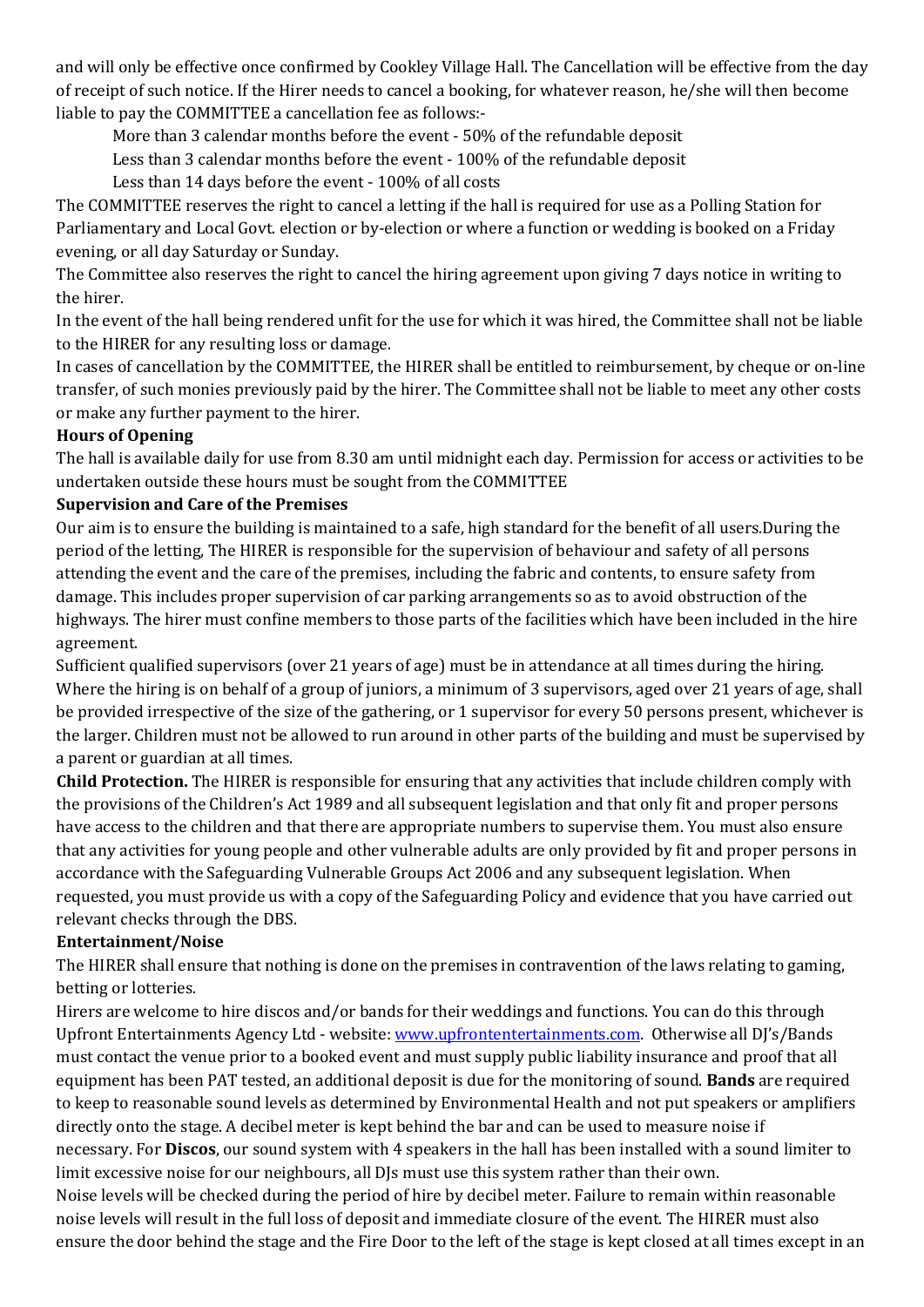emergency. To this end, the doors behind the stage must be shut after equipment has been delivered onto the stage. If the double sets of glass doors opening onto the verandah are opened, please be aware that this will increase noise levels outside.

The HIRER is responsible for ensuring that the minimum of noise is made by their guests on arrival or departure. At the end of the hiring, the HIRER shall be responsible for ensuring that all guests leave the premises quietly. We would very much appreciate if guests could pre-book taxi's so as to minimise the disturbance to our neighbours whilst waiting outside for its arrival. Please read our entertainment guidelines.

## **Care of Hall and Equipment**

The HIRER should ensure that chairs and tables are moved and placed carefully so that the walls, floors and cupboard doors are not damaged. To protect the floors, appropriate footwear should be worn in the building and stiletto heels should be avoided. To reduce the risk of damage, wax crayons, paint, marker pens and similar implements that could cause marks should not be brought on to the premises. Helium balloons, inflated balloons cannot be left in the hall or other function rooms overnight.

Lit candles or any other naked flames are not permitted on the premises. Sparklers and fireworks are not permitted on the grounds. Bouncy castles are no longer permitted outside the hall in front of the MUGA, catering vans are also not permitted on this area. **Decorations** may only be put up in the hall, corridor etc. after consultation with the bookings manager and only using Blutack or a similar product. Sellotape is not allowed.

#### **Equipment brought into the hall**

The HIRER is responsible for ensuring that any electrical, or other equipment brought on to the premises is in good working order and used in a safe manner and has been PAT tested in accordance with the Electricity at Work Regulations 1989.

Ball games are not allowed in the building unless agreed by the COMMITTEE.

No dogs, except guide dogs may be brought into the hall, except at the discretion of the COMMITTEE The Committee accepts no responsibility or liability for any equipment left on the premises by the Hirer. Such equipment may only be left on the premises with the written permission of the Committee and must be left in the storage area advised by the Committee. The Committee reserves the right to request the Hirer to remove the Hirer's equipment at any time.

### **Health and Safety**

The HIRER shall comply with all regulations made in respect of the premises by the Fire Authorities; Local authorities; Local Magistrates or other legally constituted body. Nothing should be done that will endanger the safety of people or render invalid the insurance policies relating to the hall or its contents. A first aid kit is situated in the kitchen, upstairs and at the side of the stage. An accident book is situated in the kitchen and should be completed if any accident occurs.

### **Hazards and Fire Prevention**

The HIRER is responsible for making visitors aware of emergency evacuation routes and the procedure in the event of a fire. The COMMITTEE ensures that all Fire appliances are inspected routinely and the HIRER must ensure they are kept in their proper places and used for no other purpose. In the event of fire occupants should exit by the designated routes and assemble at the fire meeting point. **Fire doors** must be kept closed i.e. not propped open. This includes the entrance door, doors in the corridor and double doors at the far end of the hall. Escape routes and walkways are to be kept clear of obstructions at all times. Please note fire exits, fire assembly point and location of fire extinguishers and fire alarm points. Fire appliances should only be used by trained personnel and no responsibility is accepted for use by those untrained.

### **Drink and Food**

This is a licensed premises. Only beverages purchased from the bar may be consumed on the premises and adjoining grounds. No alcoholic or non-alcoholic drinks are allowed to be brought onto the premises. Anyone seen to be contravening this rule will be required to leave the premises. If they are attending a function the hirer will automatically lose their deposit in full.

The bar steward will try to provide any type of drink required if given sufficient notice (usually 28 days). A **kitchen** is available for private use or for professional caterers and has a small oven and fridge. The oven is not for full food preparation but can be used for re-heating. If preparing, or serving food, the HIRER should ensure that all relevant food health and hygiene regulations are observed. Health and Safety is a priority in the kitchen and any equipment and food obstructing walkways is not permitted. Children are not allowed in the